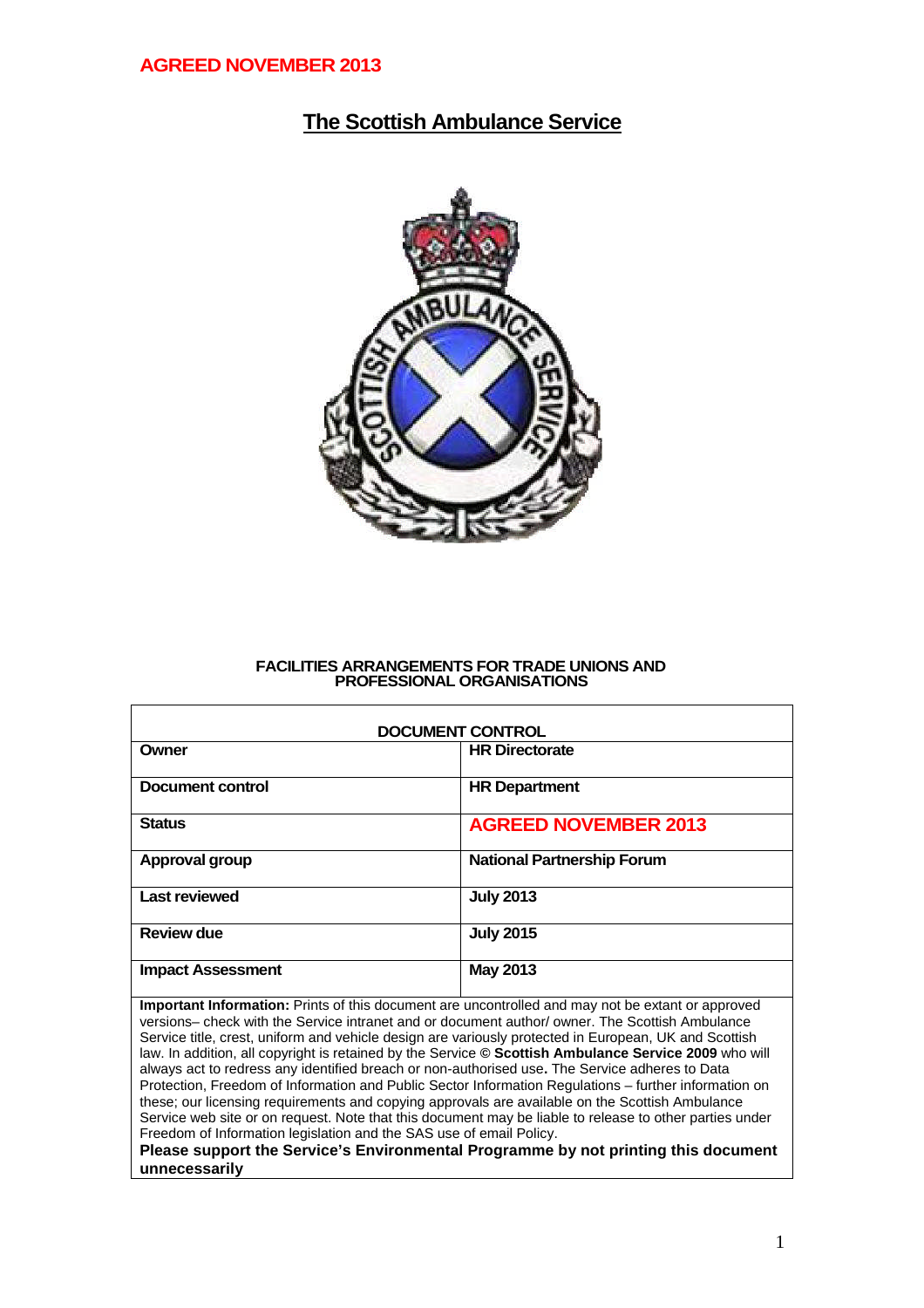### **Contents**

|                                                            | Page |
|------------------------------------------------------------|------|
| <b>1.0 Introduction</b>                                    | 3    |
| 2.0 Employer responsibilities                              | 3    |
| 3.0 Trade union/Professional organisation responsibilities | 5    |
| 4.0 Requests for facilities time and arrangements          | 6    |
| 5.0 Planned release arrangements                           | 7    |
| 6.0 Funding arrangements                                   | 7    |
| 7.0 Procedure for agreeing time off                        | 8    |
| 8.0 Settling differences of opinion                        | 8    |
| <b>List of Annexes</b>                                     |      |

**Annex A - Facilities Management tool (individual)**

**Annex B – available at**

**http://sas/Documents/Facilities%20time%20request%20monitoring%20fo rm.pdf**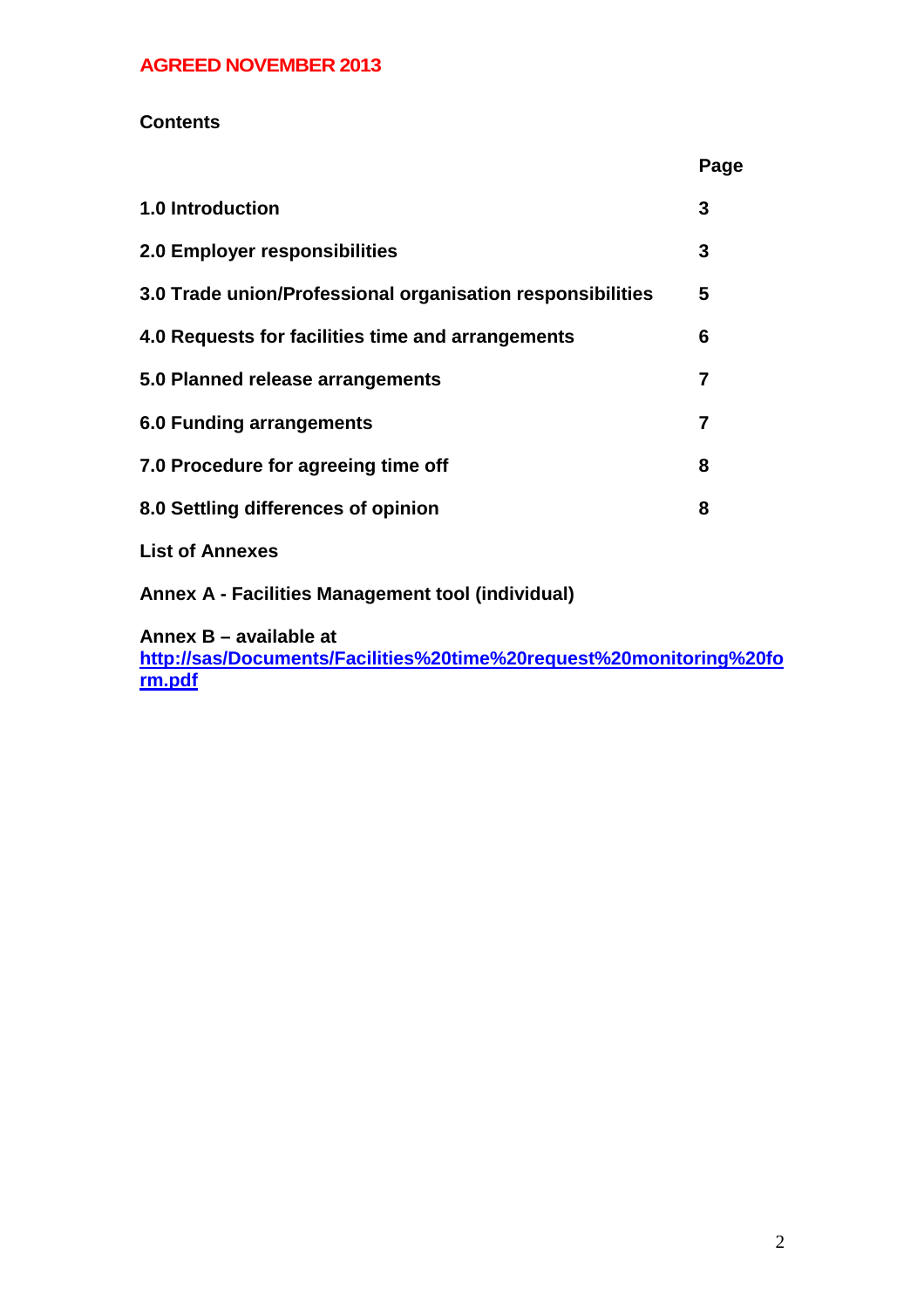#### **1.0 Introduction**

- **1.1** This Facilities Agreement identifies the framework for facilities and time-off for accredited representatives of independent trade unions/professional organisations recognised in accordance with NHS terms and conditions.
- **1.2** It takes cognisance of the relevant statutory framework, including the following:
	- Health and Safety at Work etc. Act 1974 and related legislation;
	- Trade Union and Labour Relations (Consolidation) Act 1992;
	- Employment Rights Act 1996;
	- Employment Relations Act 1999;
	- National Health Service Reform (Scotland) Act 2004; and
	- 'ACAS Code of Practice Time Off for Trade Union Duties and Activities'.
- **1.3** The Scottish Ambulance Service recognises that time off for trade union/professional organisation duties and activities as well as the practical support (or 'facilities') needed to carry out all trade union/professional organisation work will be to the mutual benefit of the employer and trade unions/professional organisations.
- **1.4** The Scottish Ambulance Service recognises that it is vital to good employee relations that its workforce should be represented by accredited officials of recognised trade unions/professional organisations.
- **1.5** The Scottish Ambulance Service is committed to the partnership agenda and recognises that investment in good facilities arrangements is key to the effective management of the people who deliver health services to meet patient needs.
- **1.6** The Scottish Ambulance Service recognises the significant increase in demands made on trade unions/professional organisations within the Staff Governance Standard and is committed to supporting the roles required as detailed in the National Health Service Reform (Scotland) Act 2004.

#### **2.0 Employer responsibilities**

#### **2.1 The Scottish Ambulance Service will:**

• Put in place a mechanism, agreed by the National Partnership Forum, to enable facilities time to be quantified, funded, monitored and to demonstrate adherence to the principles of ensuring that facilities time funding is fair and equitable across the organisation;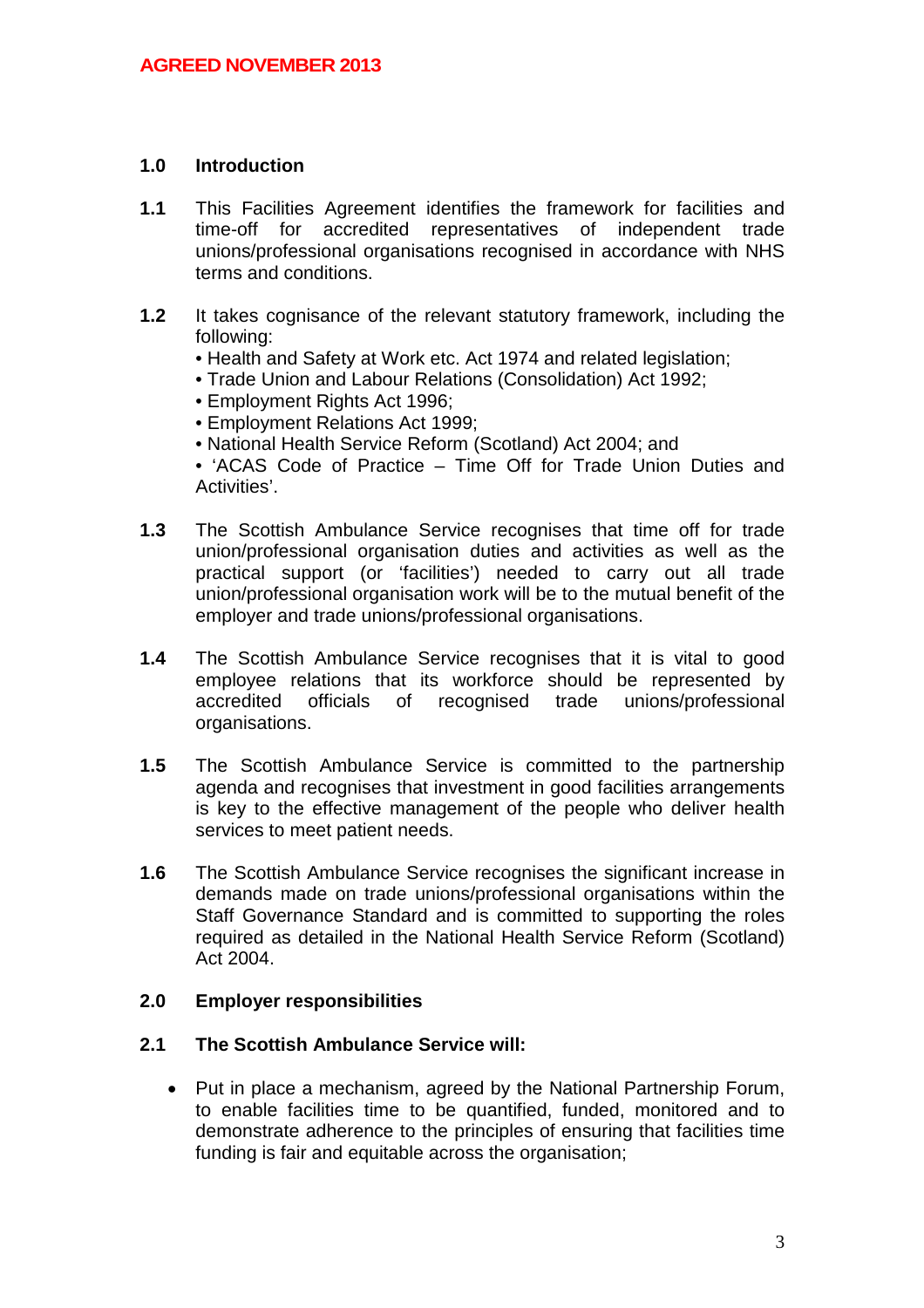- Ensure that management at all levels are familiar with arrangements relating to the Facilities Agreement;
- Ensure no victimisation or detrimental treatment of employees in respect of their trade union/professional organisation involvement; and
- Provide facilities to recognised trade unions/professional organisations as detailed in 2.2 below.

#### **2.2 The Scottish Ambulance Service will provide the following facilities to recognised trade unions/professional organisations:**

- Appropriate accommodation for meetings and trade union/ professional organisation education;
- Facilities for the deduction of trade union/professional organisation subscriptions from payroll. Information will be provided to trade unions/professional organisations in the format requested;
- Where practicable, provide organisational contact details of new employees or those employees changing jobs, or alternatively provide such employees with contact details of recognised trade unions/professional organisations;
- Secure office accommodation (including the provision of reasonable storage facilities for documentation) for use by representatives, to ensure that confidentiality can be maintained in the carrying out of trade union/professional organisation activity;
- Access to internal and external telephones for use in trade union/professional organisation activity with due regard given to the need for privacy and confidentiality; Access to the internal mail system. Where it is considered necessary to distribute to particular workplaces by post, the organisation will bear the cost where mailings are agreed in advance; Access to the employer's intranet and e-mail systems where available;
- The use of PCs for essential work in respect of supporting employee relations;
- Access to administrative support to the trade union/ professional organisation officers of the Local Negotiating Committees and/or Local Partnership Forums, with due regard given to the need for privacy and confidentiality;
- Access to the organisation's notice boards at all major locations for display of official trade union/professional organisation literature and information. Notices distributed elsewhere on organisation premises must be with prior consent;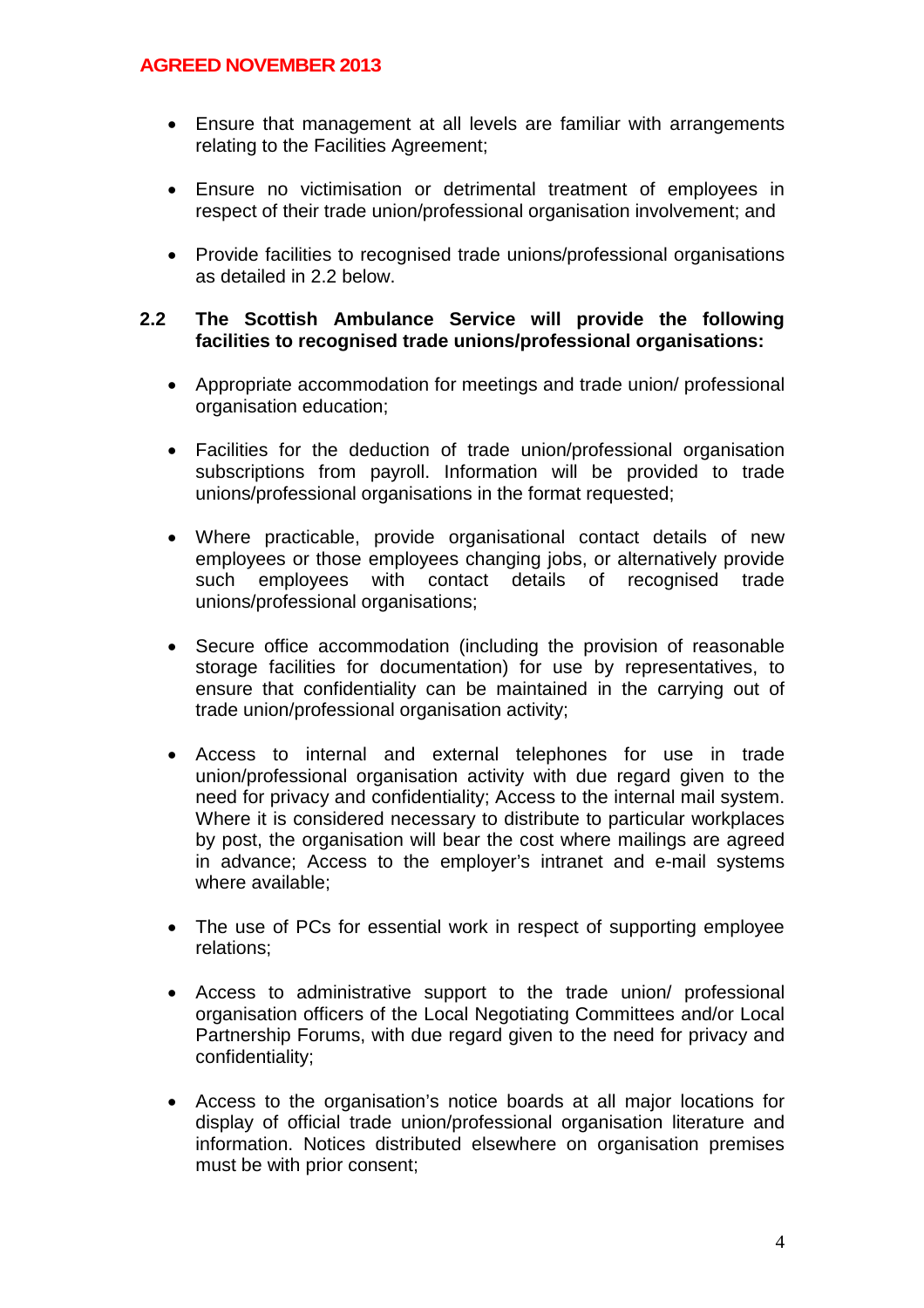- Access for representatives to all documents relating to agreements which affect represented members;
- Access to information for collective bargaining as specified by the 'ACAS Code of Practice – Disclosure of Information to Trade Unions for Collective Bargaining Purposes';
- Access for representatives to all relevant information, such as minutes and agendas pertinent to the partnership process, including the local delivery plan, financial plans, service development and review plans;
- Facilities for representatives to meet with full-time officers by arrangement; and Facilities to enable recognised trade unions/professional organisations to conduct a ballot where this is required by law.

#### **3.0 Trade Union/Professional Organisation responsibilities**

- **3.1** Recognised trade unions/professional organisations will:
	- Elect and accredit representatives in accordance with trade union/professional organisation constitutions;
	- Notify the Director of HR and OD of accredited representatives and areas of responsibility;
	- Provide appropriate training for their representatives;
	- Ensure representatives are familiar with the Facilities Agreement provisions;
	- Ensure that the time and resources provided in this context will be used appropriately and cost-effectively; and
	- Ensure representatives give reasonable notice of time off requirements and comply with monitoring arrangements.
- **3.2** Accredited trade union/professional organisation representatives will:
	- Abide by the rules of their trade union/professional organisation and the policies and procedures of the Scottish Ambulance Service;
	- Represent their members on matters that are of mutual concern to the Scottish Ambulance Service and its employees; and
	- Give reasonable notice of time off requirements (four weeks where possible). Where possible, pre-planned commitments should be notified over the prior 12 week period. Notification of time off for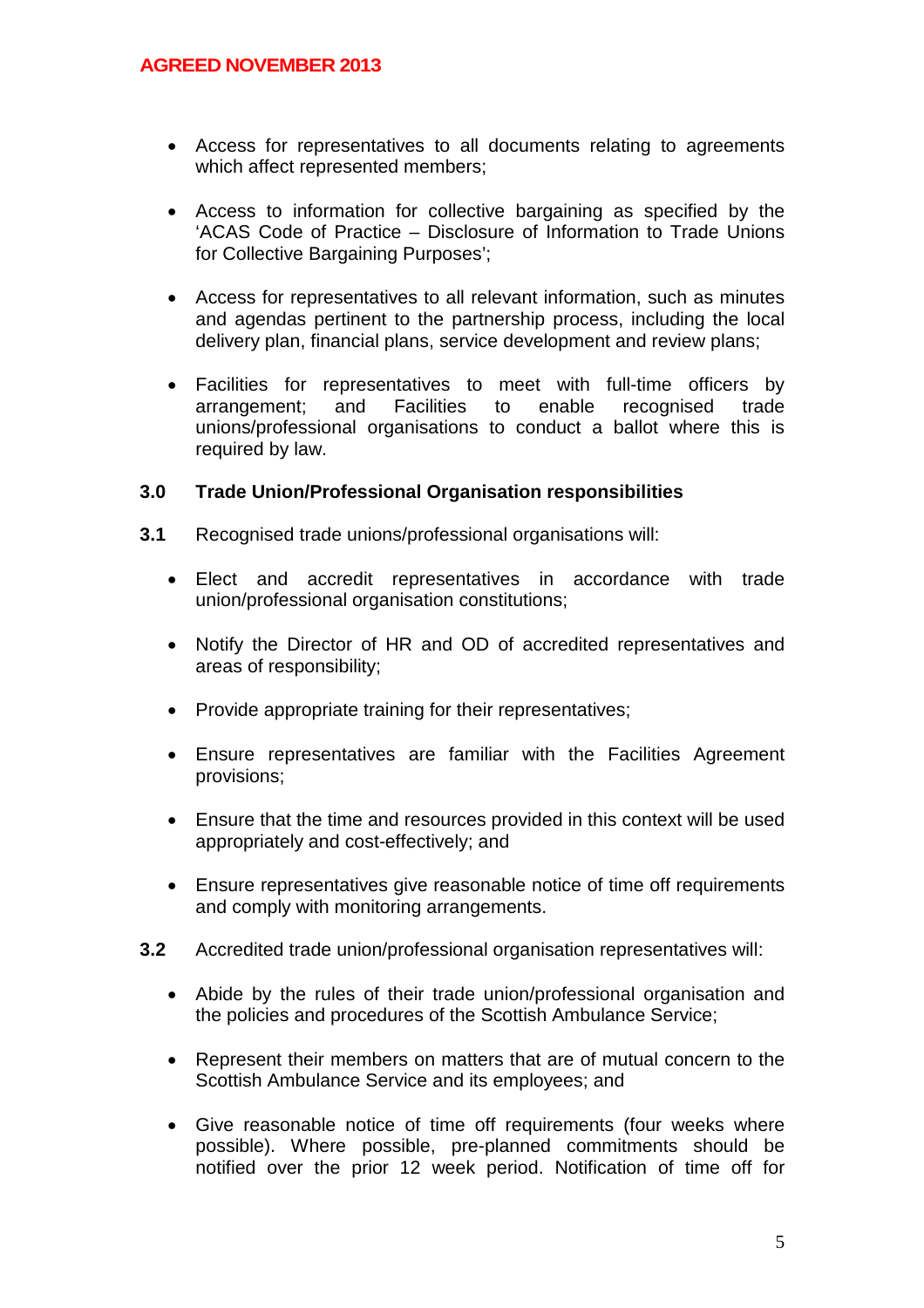training courses should be given as early as possible and no later than four weeks prior to the training course.

#### **4.0 Requests for facilities time and arrangements**

- **4.1** It is not possible to be prescriptive about all the roles that require to be undertaken within the Scottish Ambulance Service or to be exact about the time required to carry them out. It is agreed that requests for paid time off will not be unreasonably refused.
- **4.2** Subject to adequate notification, accredited trade union/ professional organisation representatives will be permitted paid time off during working hours to carry out duties that are concerned with negotiation and consultation with the Scottish Ambulance Service and for duties connected with meeting the requirements of the Staff Governance Standard including:
	- Carrying out the staff survey and completion of the selfassessment audit tool;
	- Negotiation of terms and conditions of employment, attendance at Local Negotiating Committees or Sub- Committees, and relevant national bodies;
	- Matters of discipline or grievance, including time to prepare for meetings called under the relevant procedures;
	- The physical conditions in which staff are required to work, including participation in risk assessment programmes and local Health and Safety Committees;
	- Recruitment of employees to trade union/professional organisation membership, in particular attendance at employee induction courses;
	- Allocation of work or the duties of employment between workers or groups of workers; and
	- Machinery for consultation, including participation in the Area Partnership Forum (or equivalent) or its sub- groups, time to prepare for such meetings and disseminate information and outcomes to members and the time involved for travel for meetings away from the workplace. This also includes participation in relevant area-wide, inter- agency or Scottish Forums.
- **4.3** In addition, paid time off will normally be granted to notified delegates for attendance at trade union/professional organisation group meetings or conferences. It is expected that the trade unions/professional organisations will meet the costs of delegates' attendance (travel, subsistence etc). Reasonable time off with pay will be granted to attend training courses approved by the TUC, the STUC or recognised trade unions/professional organisations. Requests should normally be made to the appropriate line manager at least four weeks in advance of the start of the course. Details of the course should be provided. Trade union/professional organisation branches should seek to undertake annual training needs assessment of representatives and branch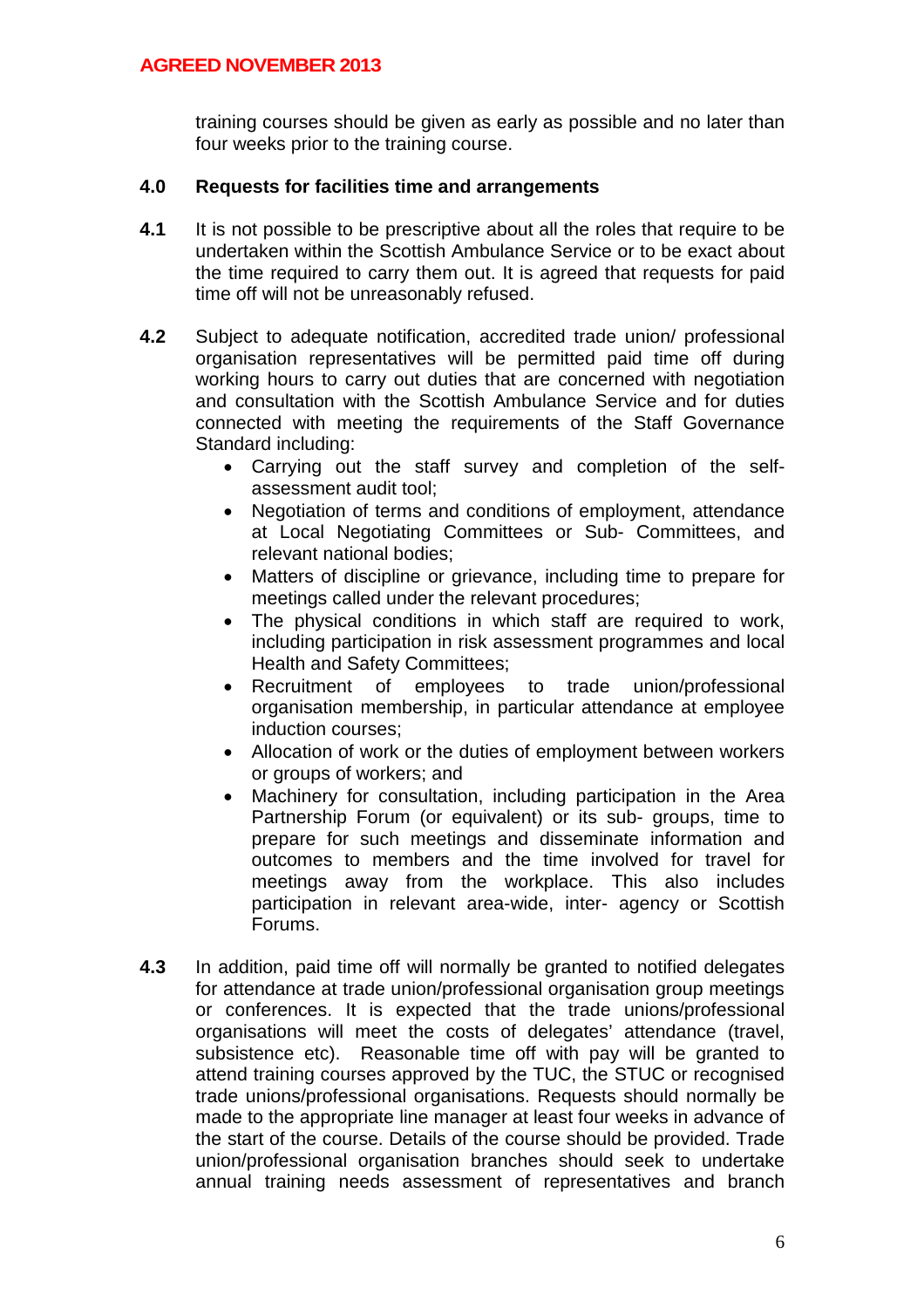officers and notify the Scottish Ambulance Service of requirements. Programmes of training may include joint courses with the employer.

- **4.6** Where time off with pay has been approved, the payment due will equate to the earnings the employee would otherwise have received had they been at work.
- **4.7** Where meetings called by management are held on matters covered by 4.2 above and where trade union/professional organisation representatives have to attend out with their normal working hours, appropriate payment will be made or equivalent time off granted. This also applies to approved training courses which extend beyond contracted hours.
- **4.8** It is recognised that senior trade union/professional organisation representatives, branch secretaries and officers of the National Partnership forum bear a greater responsibility in terms of trade union/ professional organisation duties. The Scottish Ambulance Service will, therefore, conclude agreements with trade union/professional organisations on appropriate secured paid time off for such representatives and arrangements for replacement staffing.

#### **5.0 Planned release arrangements**

**5.1** Where full-time release for trade union/professional organisation duties is granted to a representative, arrangements should be made in line with the Secondment policy (where appropriate).

#### **6.0 Funding arrangements**

**6.1** The Scottish Ambulance Service will put in place a mechanism, agreed by the National Partnership Forum to enable facilities time to be quantified, funded, monitored and to demonstrate adherence to the principles of ensuring that facilities time funding is fair and equitable across the organisation. This mechanism will be used to fund replacement staffing where, for example, agreements are made for planned release, or where ad hoc release occurs. A Facilities Management Tool (Individual) to assist this process is provided at **Annex A**.

#### **7.0 Procedure for agreeing time off**

**7.1 Funding** A sub-group of the National Partnership Forum will agree the time/backfilling funds/physical resources required to support the role of trade union/professional organisation representatives in the employee relations agenda. The group will use the Facilities Management Tool as part of the scoping exercise. Recommendations will be made to the National Partnership Forum on how funds are put to best use.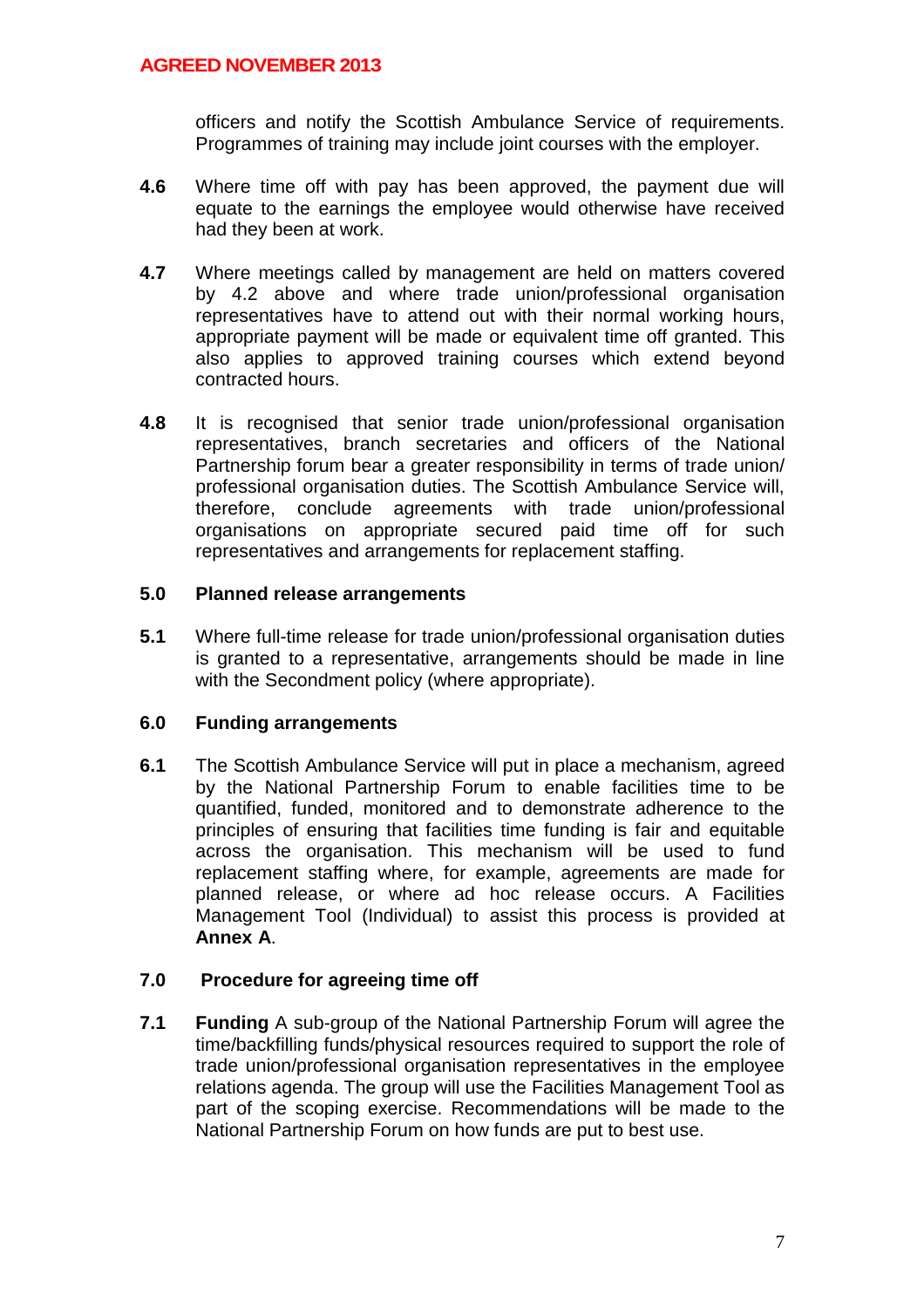**7.2 Recording and Monitoring Facilities Time** It is the responsibility of the trade union/professional organisation representative to ensure that they maintain an accurate record of the facilities time required to undertake their trade union/professional organisation duties and activities. This is achieved through the use of the Facilities Time Request and Monitoring Form provided at **Annex B**. This form serves three functions: firstly, it acts as a means of recording formal authorisation given by the line manager; secondly, it requires the line manager to record the reason when authorisation has been withheld; and thirdly, it helps to build an accurate picture of the amount of time invested in the role of trade union/professional organisation representatives. Trade union/professional organisation representatives must submit requests for planned facilities time within agreed timescales for authorisation by their line manager. At the end of each month, the trade union/professional organisation representative must complete the form on a retrospective basis, listing ad hoc or unplanned facilities time engagements. Completed forms will be submitted to the HR Department (by the  $5<sup>th</sup>$  of each month) for the compilation of a statistical report which will be presented to the National Partnership Forum on an annual basis (or as agreed) as part of the review of the Facilities Agreement.

### **8.0 Settling differences of opinion**

- **8.1** In the event of disagreement over the granting of time off, the advice of the HR department should be sought to seek an informal resolution. This may involve a senior trade union/ professional organisation representative or full-time official as appropriate and as determined by the trade union/professional organisation.
- **8.2** In the event of the matter remaining in dispute, the issue may be dealt with through the Scottish Ambulance Service's grievance procedure.

#### **9.0 Review of policy and procedure**

**9.1** This policy and procedure (s) has been updated as part of continual improvement programme within the Service focusing on ensuring best practice in partnership with Managers and staff representatives through a partnership working group. The policy will be formally reviewed on a continuing basis as part of this process and no later than the date on the front page.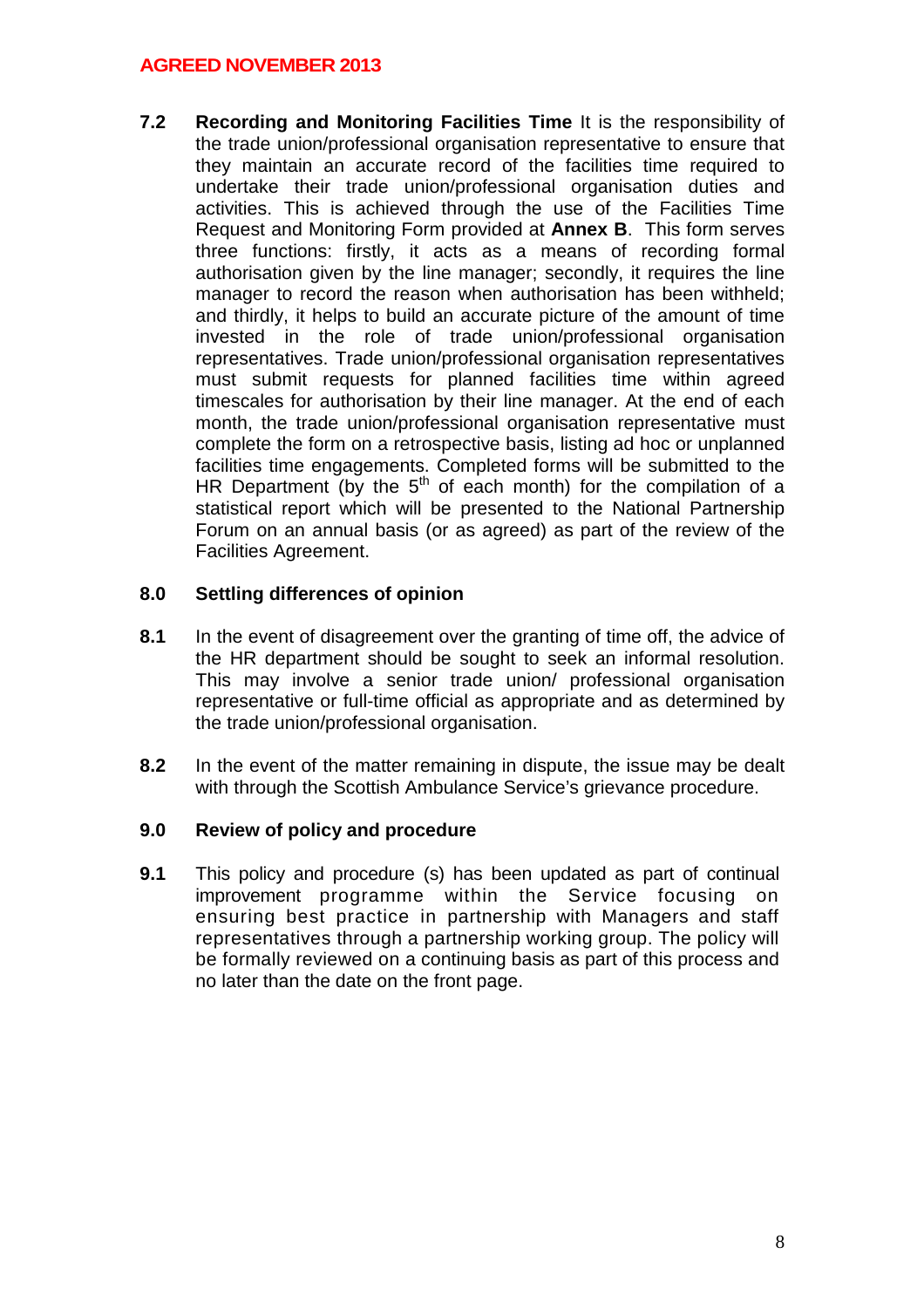# **Annex A**

## **Facilities Management Tool (individual)**

| A. | <b>Basic Stewarding/Representative Role</b> |                            |  |  |                  |      |     |
|----|---------------------------------------------|----------------------------|--|--|------------------|------|-----|
|    |                                             | Average hours per<br>month |  |  | Average<br>month | cost | per |
| 1. | <b>Recruitment/induction</b>                |                            |  |  |                  |      |     |
| 2. | Grievance (prep)                            |                            |  |  |                  |      |     |
| 3. | <b>Disciplinary (prep)</b>                  |                            |  |  |                  |      |     |
| 4. | (informal<br>Advice/guidance<br>resolution) |                            |  |  |                  |      |     |
| 5. | <b>Consultation</b>                         |                            |  |  |                  |      |     |
| 6. | <b>Negotiation</b>                          |                            |  |  |                  |      |     |
| 7. | <b>Training</b>                             |                            |  |  |                  |      |     |

| <b>B.</b> | <b>Health and Safety</b>            |                            |                                        |
|-----------|-------------------------------------|----------------------------|----------------------------------------|
|           |                                     | Average hours per<br>month | <b>Average</b><br>cost<br>per<br>month |
| .1        | Duties as statutory safe rep        |                            |                                        |
| 2.        | <b>Health and safety committees</b> |                            |                                        |
| 3.        | <b>Policy development</b>           |                            |                                        |
| 4.        | <b>Training</b>                     |                            |                                        |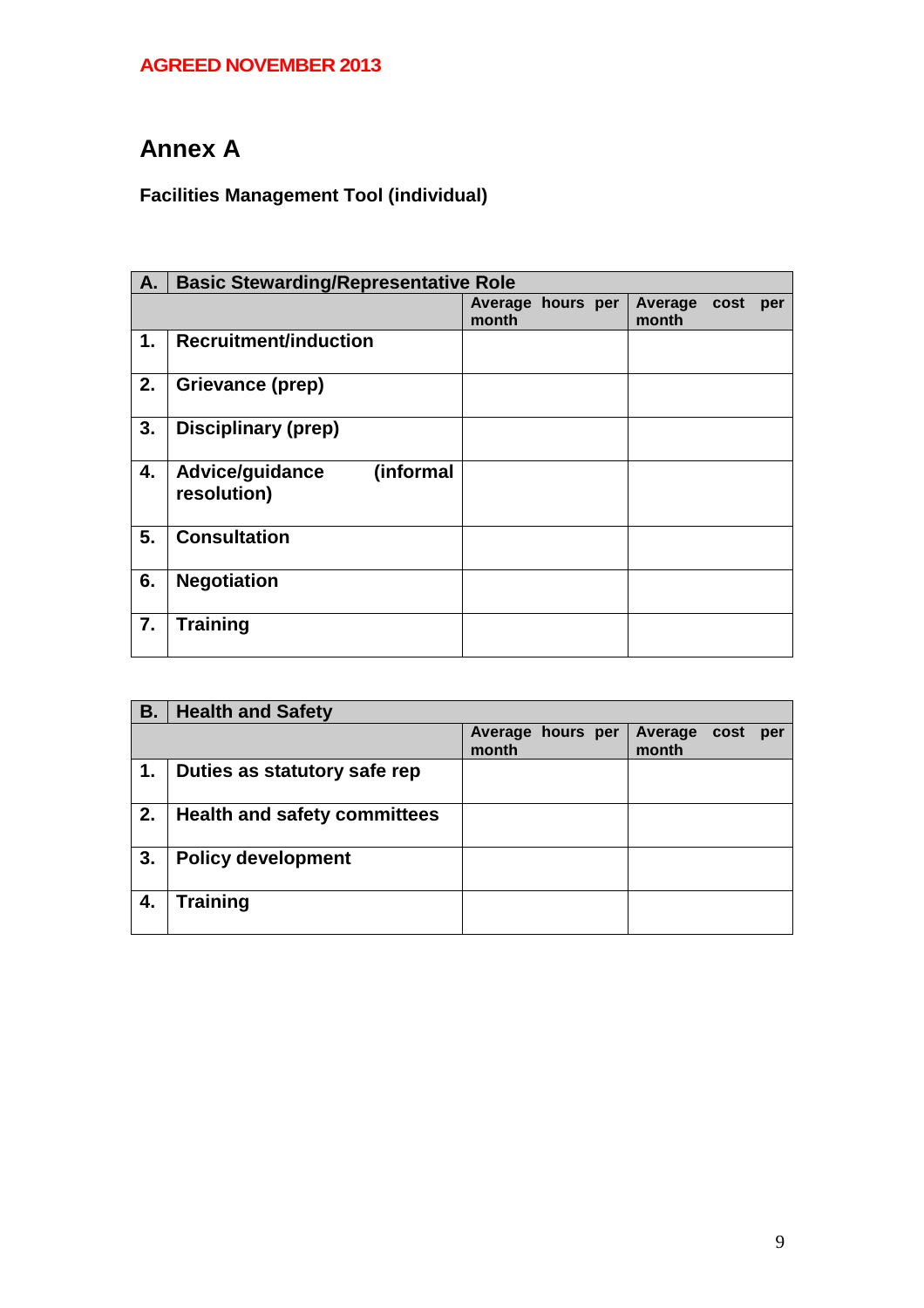| C. | <b>Terms and Conditions</b>          |                            |                                 |
|----|--------------------------------------|----------------------------|---------------------------------|
|    |                                      | Average hours per<br>month | Average<br>cost<br>per<br>month |
| 1. | <b>Briefing/communication/advice</b> |                            |                                 |
| 2. | <b>Steering committee</b>            |                            |                                 |
| 3. | Job matching                         |                            |                                 |
| 4. | Job evaluation                       |                            |                                 |
| 5. | Job analysis                         |                            |                                 |
| 6. | <b>Appeals</b>                       |                            |                                 |
| 7. | <b>KSF/PDR activity</b>              |                            |                                 |
| 8. | <b>Training</b>                      |                            |                                 |

| D. | <b>Partnership Initiatives</b>                              |                            |  |                  |      |     |
|----|-------------------------------------------------------------|----------------------------|--|------------------|------|-----|
|    |                                                             | Average hours per<br>month |  | Average<br>month | cost | per |
| 1. | <b>Health</b><br>meetings/sub<br><b>Board</b><br>committees |                            |  |                  |      |     |
| 2. | <b>Staff Governance committee</b>                           |                            |  |                  |      |     |
| 3. | <b>National Partnership forum</b>                           |                            |  |                  |      |     |
| 4. | <b>NPF sub groups</b>                                       |                            |  |                  |      |     |
| 5. | Local partnership forum                                     |                            |  |                  |      |     |
| 6. | Service planning/redesign                                   |                            |  |                  |      |     |
| 7. | <b>Staff side meetings</b>                                  |                            |  |                  |      |     |
| 8. | <b>Reading /prep</b>                                        |                            |  |                  |      |     |
| 9. | <b>Training</b>                                             |                            |  |                  |      |     |